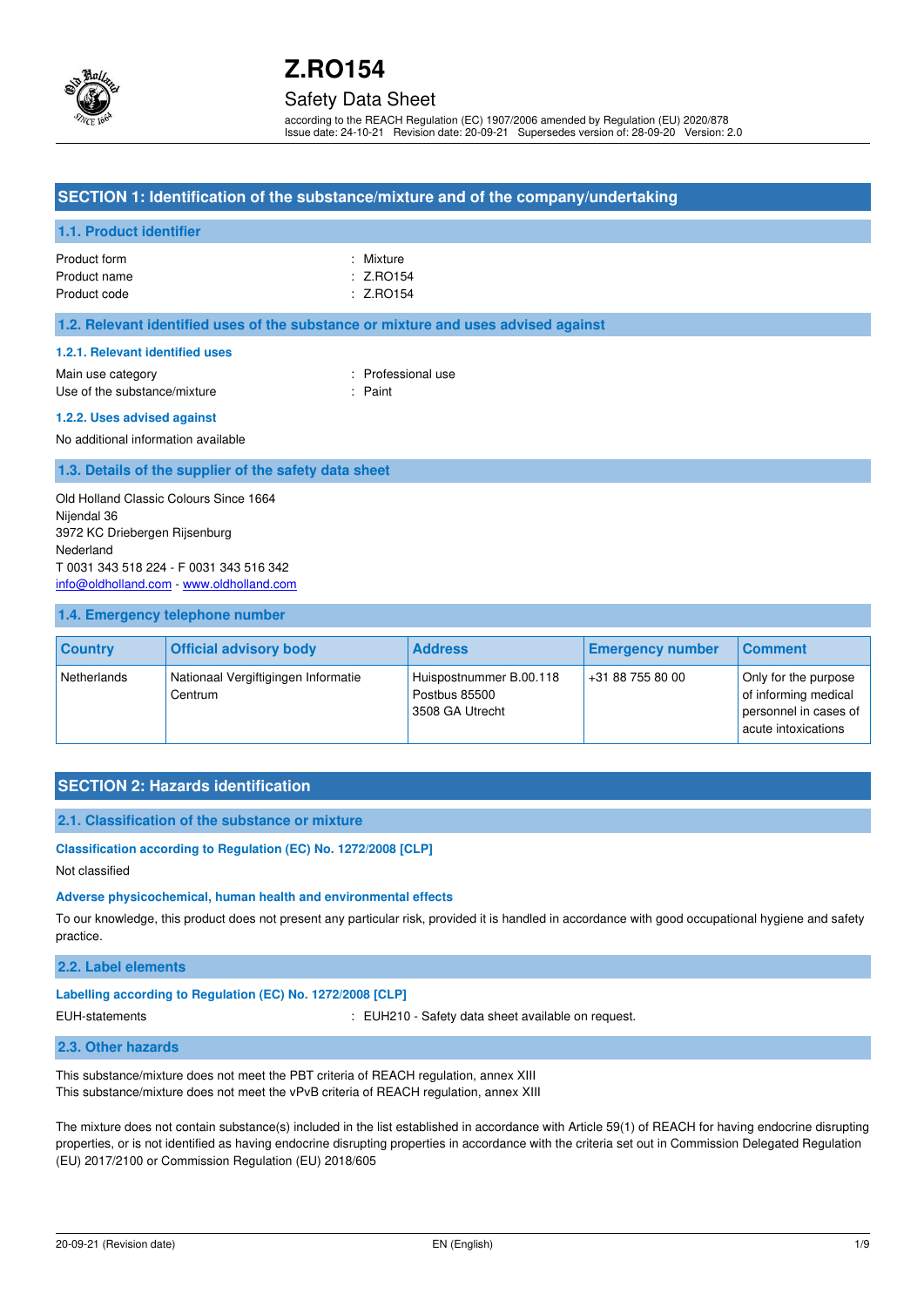## Safety Data Sheet

according to the REACH Regulation (EC) 1907/2006 amended by Regulation (EU) 2020/878

## **SECTION 3: Composition/information on ingredients**

## **3.1. Substances**

Not applicable

## **3.2. Mixtures**

This mixture does not contain any substances to be mentioned according to the criteria of section 3.2 of REACH Annex II

| <b>SECTION 4: First aid measures</b>                             |                                                                                                                                                                                                                   |  |  |
|------------------------------------------------------------------|-------------------------------------------------------------------------------------------------------------------------------------------------------------------------------------------------------------------|--|--|
| 4.1. Description of first aid measures                           |                                                                                                                                                                                                                   |  |  |
| First-aid measures general                                       | : Never give anything by mouth to an unconscious person. If you feel unwell, seek medical<br>advice (show the label where possible).                                                                              |  |  |
| First-aid measures after inhalation                              | : Remove person to fresh air and keep comfortable for breathing. Get medical<br>advice/attention if you feel unwell.                                                                                              |  |  |
| First-aid measures after skin contact                            | : Remove contaminated clothes. Wash skin with plenty of water. Get medical advice if skin<br>irritation persists.                                                                                                 |  |  |
| First-aid measures after eye contact                             | : Immediately flush eyes thoroughly with water for at least 15 minutes. Remove contact<br>lenses, if present and easy to do. Continue rinsing. Obtain medical attention if pain, blinking<br>or redness persists. |  |  |
| First-aid measures after ingestion                               | : Rinse mouth. Do not induce vomiting without medical advice. Get medical advice/attention if<br>you feel unwell.                                                                                                 |  |  |
| 4.2. Most important symptoms and effects, both acute and delayed |                                                                                                                                                                                                                   |  |  |
| Symptoms/effects after skin contact                              | : Repeated exposure may cause skin dryness or cracking.                                                                                                                                                           |  |  |

**4.3. Indication of any immediate medical attention and special treatment needed** 

Treat symptomatically.

| <b>SECTION 5: Firefighting measures</b>                         |                                                                                                                                                                          |  |  |
|-----------------------------------------------------------------|--------------------------------------------------------------------------------------------------------------------------------------------------------------------------|--|--|
| 5.1. Extinguishing media                                        |                                                                                                                                                                          |  |  |
| Suitable extinguishing media<br>Unsuitable extinguishing media  | : Foam. Dry powder. Carbon dioxide. Water spray. Sand.<br>: Do not use a heavy water stream.                                                                             |  |  |
| 5.2. Special hazards arising from the substance or mixture      |                                                                                                                                                                          |  |  |
| Fire hazard<br>Hazardous decomposition products in case of fire | : Presents no particular fire or explosion hazard.<br>: For further information, refer to section 10 : "Stability and Reactivity".                                       |  |  |
| 5.3. Advice for firefighters                                    |                                                                                                                                                                          |  |  |
| Firefighting instructions                                       | : Use water spray or fog for cooling exposed containers. Exercise caution when fighting any<br>chemical fire. Prevent fire fighting water from entering the environment. |  |  |
| Protection during firefighting                                  | : Do not enter fire area without proper protective equipment, including respiratory protection.                                                                          |  |  |

| <b>SECTION 6: Accidental release measures</b>                            |                                                                                                                                      |  |  |
|--------------------------------------------------------------------------|--------------------------------------------------------------------------------------------------------------------------------------|--|--|
| 6.1. Personal precautions, protective equipment and emergency procedures |                                                                                                                                      |  |  |
| 6.1.1. For non-emergency personnel                                       |                                                                                                                                      |  |  |
| Emergency procedures                                                     | Evacuate unnecessary personnel.                                                                                                      |  |  |
| 6.1.2. For emergency responders                                          |                                                                                                                                      |  |  |
| Protective equipment                                                     | : Equip cleanup crew with proper protection. For further information refer to section 8:<br>"Exposure controls/personal protection". |  |  |
| Emergency procedures                                                     | : Ventilate area.                                                                                                                    |  |  |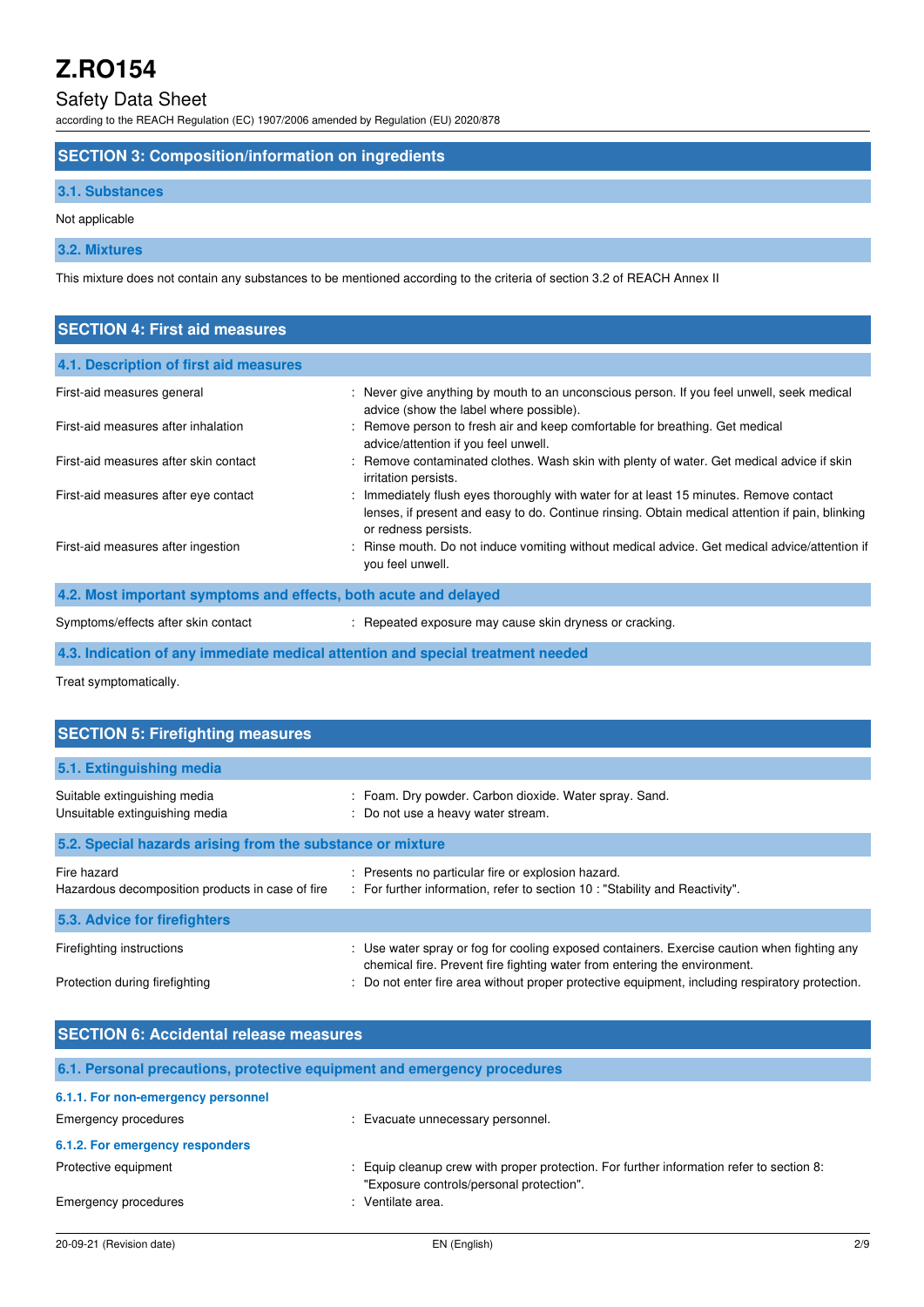## Safety Data Sheet

according to the REACH Regulation (EC) 1907/2006 amended by Regulation (EU) 2020/878

| <b>6.2. Environmental precautions</b>                     |                                                                                                                                      |  |
|-----------------------------------------------------------|--------------------------------------------------------------------------------------------------------------------------------------|--|
| Do not allow to enter drains or water courses.            |                                                                                                                                      |  |
| 6.3. Methods and material for containment and cleaning up |                                                                                                                                      |  |
| Methods for cleaning up<br>Other information              | : Sweep or shovel spills into appropriate container for disposal.<br>: Dispose of materials or solid residues at an authorized site. |  |
| 6.4. Reference to other sections                          |                                                                                                                                      |  |

For further information refer to section 8: "Exposure controls/personal protection". Concerning disposal elimination after cleaning, see section 13.

| <b>SECTION 7: Handling and storage</b>                            |                                                                                                                                            |  |  |
|-------------------------------------------------------------------|--------------------------------------------------------------------------------------------------------------------------------------------|--|--|
| 7.1. Precautions for safe handling                                |                                                                                                                                            |  |  |
| Precautions for safe handling                                     | : Concerning personal protective equipment to use, see item 8. Provide good ventilation in<br>process area to prevent formation of vapour. |  |  |
| Hygiene measures                                                  | : Do not eat, drink or smoke when using this product. Always wash hands after handling the<br>product.                                     |  |  |
| 7.2. Conditions for safe storage, including any incompatibilities |                                                                                                                                            |  |  |
| Storage conditions                                                | : Keep only in the original container in a cool well ventilated place. Keep container closed<br>when not in use.                           |  |  |
| Heat and ignition sources                                         | : Keep away from heat and direct sunlight.                                                                                                 |  |  |
| 7.3. Specific end use(s)                                          |                                                                                                                                            |  |  |

No additional information available

## **SECTION 8: Exposure controls/personal protection**

## **8.1. Control parameters**

**8.1.1 National occupational exposure and biological limit values** 

No additional information available

#### **8.1.2. Recommended monitoring procedures**

No additional information available

#### **8.1.3. Air contaminants formed**

No additional information available

#### **8.1.4. DNEL and PNEC**

No additional information available

## **8.1.5. Control banding**

No additional information available

### **8.2. Exposure controls**

#### **8.2.1. Appropriate engineering controls**

#### **Appropriate engineering controls:**

Ensure good ventilation of the work station.

#### **8.2.2. Personal protection equipment**

#### **8.2.2.1. Eye and face protection**

#### **Eye protection:**

Safety glasses. DIN EN 166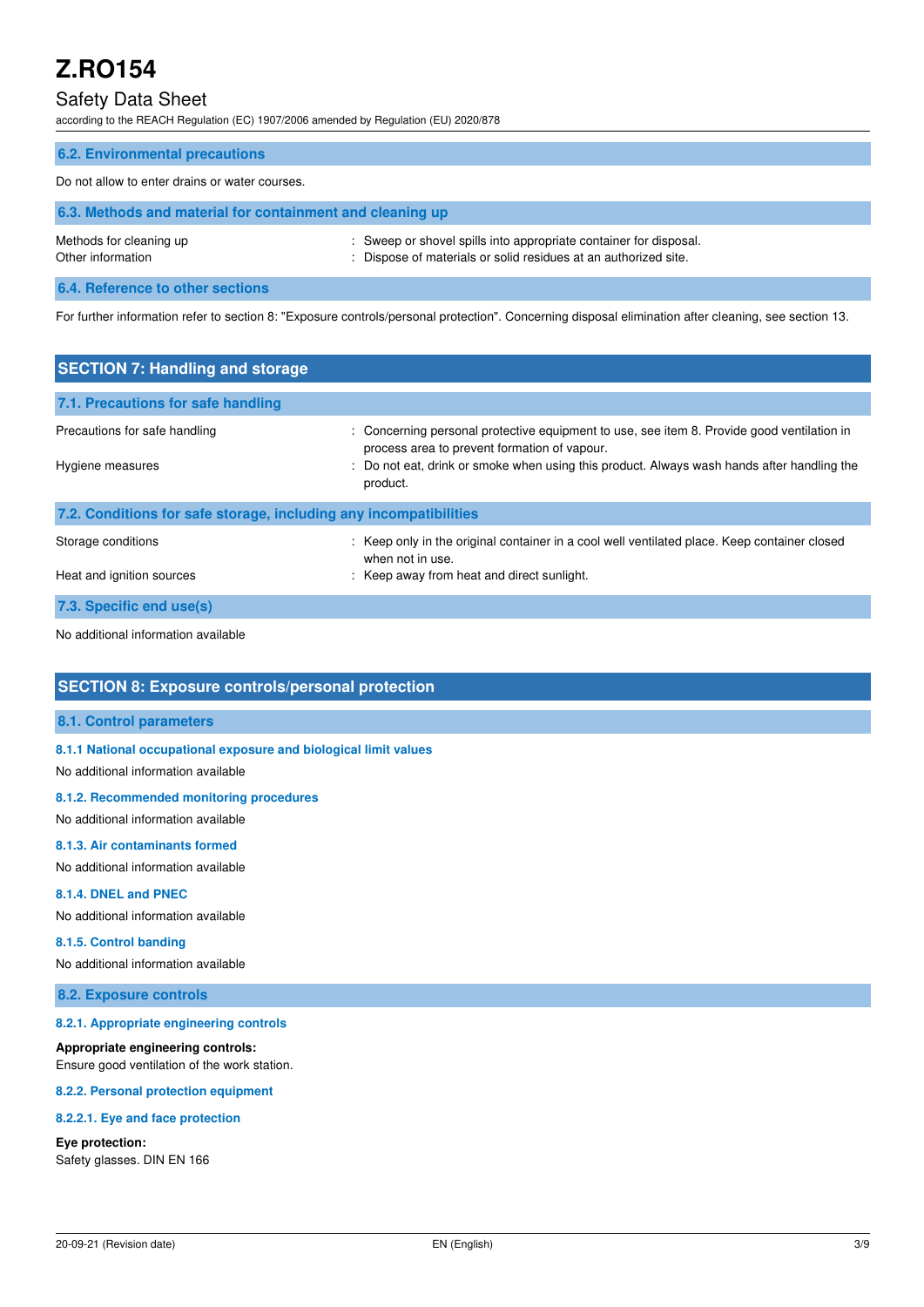## Safety Data Sheet

according to the REACH Regulation (EC) 1907/2006 amended by Regulation (EU) 2020/878

#### **8.2.2.2. Skin protection**

#### **Skin and body protection:**

Wear suitable protective clothing. CEN : EN 340; EN 369; EN 465

#### **Hand protection:**

Wear suitable gloves resistant to chemical penetration. Chemical resistant gloves (according to European standard NF EN 374 or equivalent)

#### **8.2.2.3. Respiratory protection**

### **Respiratory protection:**

No special respiratory protection equipment is recommended under normal conditions of use with adequate ventilation. In case of inadequate ventilation wear respiratory protection. EN 143

#### **8.2.2.4. Thermal hazards**

No additional information available

#### **8.2.3. Environmental exposure controls**

**Environmental exposure controls:**  Avoid release to the environment.

#### **Other information:**

Do not eat, drink or smoke during use.

| <b>SECTION 9: Physical and chemical properties</b>         |                 |  |
|------------------------------------------------------------|-----------------|--|
| 9.1. Information on basic physical and chemical properties |                 |  |
| Physical state                                             | : Solid         |  |
| Colour                                                     | various colors. |  |
| Odour                                                      | characteristic. |  |
| Odour threshold                                            | Not available   |  |
| Melting point                                              | Not available   |  |
| Freezing point                                             | Not available   |  |
| Boiling point                                              | Not available   |  |
| Flammability                                               | Not available   |  |
| <b>Explosive limits</b>                                    | Not applicable  |  |
| Lower explosive limit (LEL)                                | Not applicable  |  |
| Upper explosive limit (UEL)                                | Not applicable  |  |
| Flash point                                                | Not applicable  |  |
| Auto-ignition temperature                                  | Not applicable  |  |
| Decomposition temperature                                  | Not available   |  |
| pН                                                         | Not available   |  |
| pH solution                                                | Not available   |  |
| Viscosity, kinematic                                       | Not applicable  |  |
| Solubility                                                 | Not available   |  |
| Partition coefficient n-octanol/water (Log Kow)            | Not available   |  |
| Vapour pressure                                            | Not available   |  |
| Vapour pressure at 50 °C                                   | Not available   |  |
| Density                                                    | Not available   |  |
| Relative density                                           | Not available   |  |
| Relative vapour density at 20 °C                           | Not applicable  |  |
| Particle size                                              | Not available   |  |
| Particle size distribution                                 | Not available   |  |
| Particle shape                                             | Not available   |  |
| Particle aspect ratio                                      | Not available   |  |
| Particle aggregation state                                 | Not available   |  |
| Particle agglomeration state                               | Not available   |  |
| Particle specific surface area                             | Not available   |  |
| Particle dustiness                                         | Not available   |  |
| 9.2. Other information                                     |                 |  |

#### **9.2.1. Information with regard to physical hazard classes**

No additional information available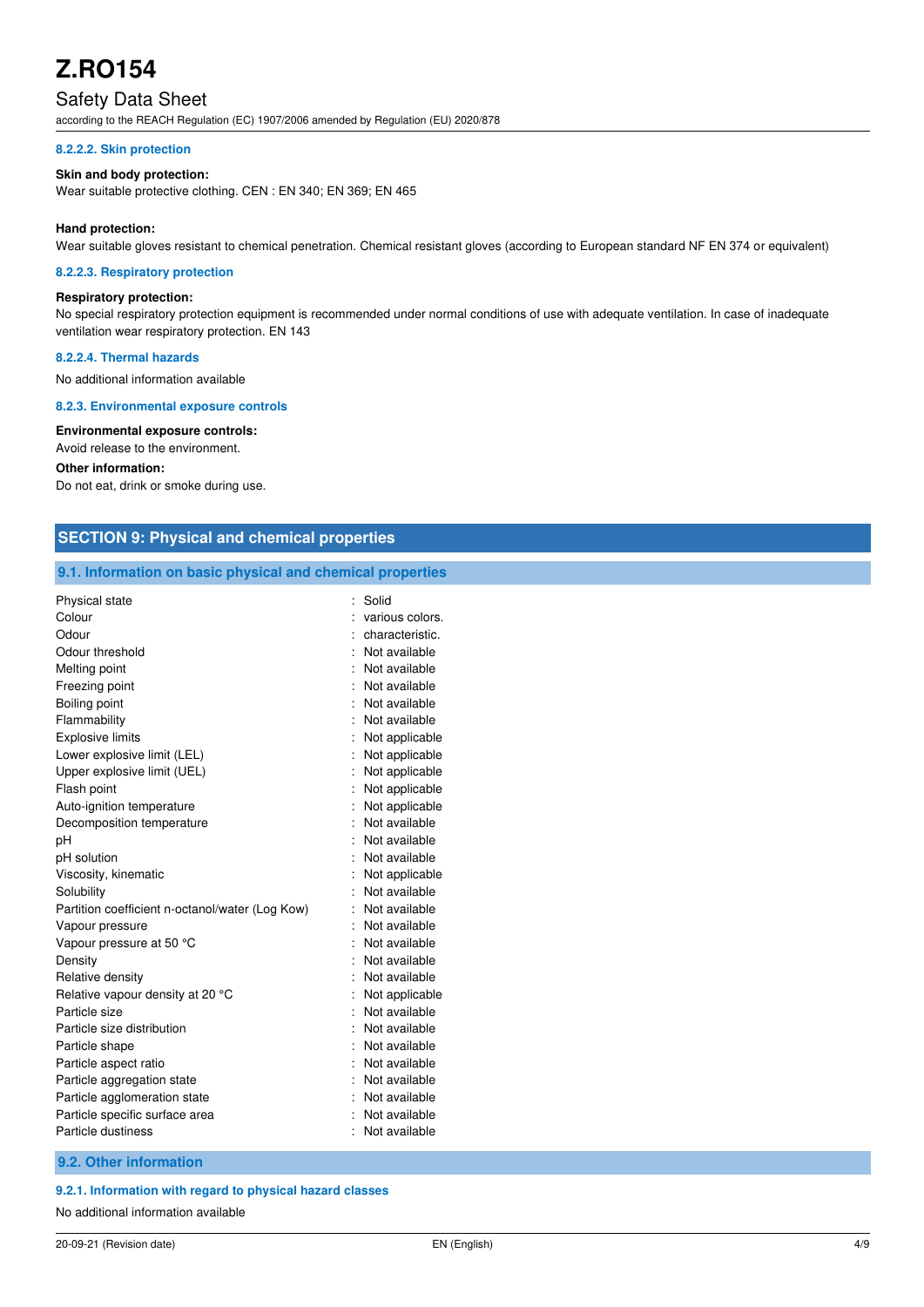## Safety Data Sheet

according to the REACH Regulation (EC) 1907/2006 amended by Regulation (EU) 2020/878

## **9.2.2. Other safety characteristics**

No additional information available

| <b>SECTION 10: Stability and reactivity</b>                               |
|---------------------------------------------------------------------------|
| 10.1. Reactivity                                                          |
| Stable under normal conditions of use.                                    |
| <b>10.2. Chemical stability</b>                                           |
| Stable under normal conditions.                                           |
| 10.3. Possibility of hazardous reactions                                  |
| No dangerous reactions known.                                             |
| 10.4. Conditions to avoid                                                 |
| Keep away from heat and direct sunlight.                                  |
| 10.5. Incompatible materials                                              |
| No additional information available                                       |
| 10.6. Hazardous decomposition products                                    |
| Combustion generates : Carbon oxides (CO, CO2). May liberate toxic gases. |

**SECTION 11: Toxicological information** 

| 11.1. Information on hazard classes as defined in Regulation (EC) No 1272/2008 |  |
|--------------------------------------------------------------------------------|--|
|--------------------------------------------------------------------------------|--|

| Acute toxicity (oral)<br>Acute toxicity (dermal)<br>Acute toxicity (inhalation) | : Not classified<br>: Not classified<br>: Not classified |
|---------------------------------------------------------------------------------|----------------------------------------------------------|
| Skin corrosion/irritation                                                       | : Not classified                                         |
| Serious eye damage/irritation                                                   | : Not classified                                         |
| Respiratory or skin sensitisation                                               | : Not classified                                         |
| Germ cell mutagenicity                                                          | : Not classified                                         |
| Carcinogenicity                                                                 | : Not classified                                         |
| Reproductive toxicity                                                           | : Not classified                                         |
| STOT-single exposure                                                            | : Not classified                                         |
| STOT-repeated exposure                                                          | : Not classified                                         |
| Aspiration hazard                                                               | : Not classified                                         |

## **11.2. Information on other hazards**

No additional information available

## **SECTION 12: Ecological information**

#### **12.1. Toxicity**  Hazardous to the aquatic environment, short-term (acute) : Not classified Hazardous to the aquatic environment, long-term (chronic) : Not classified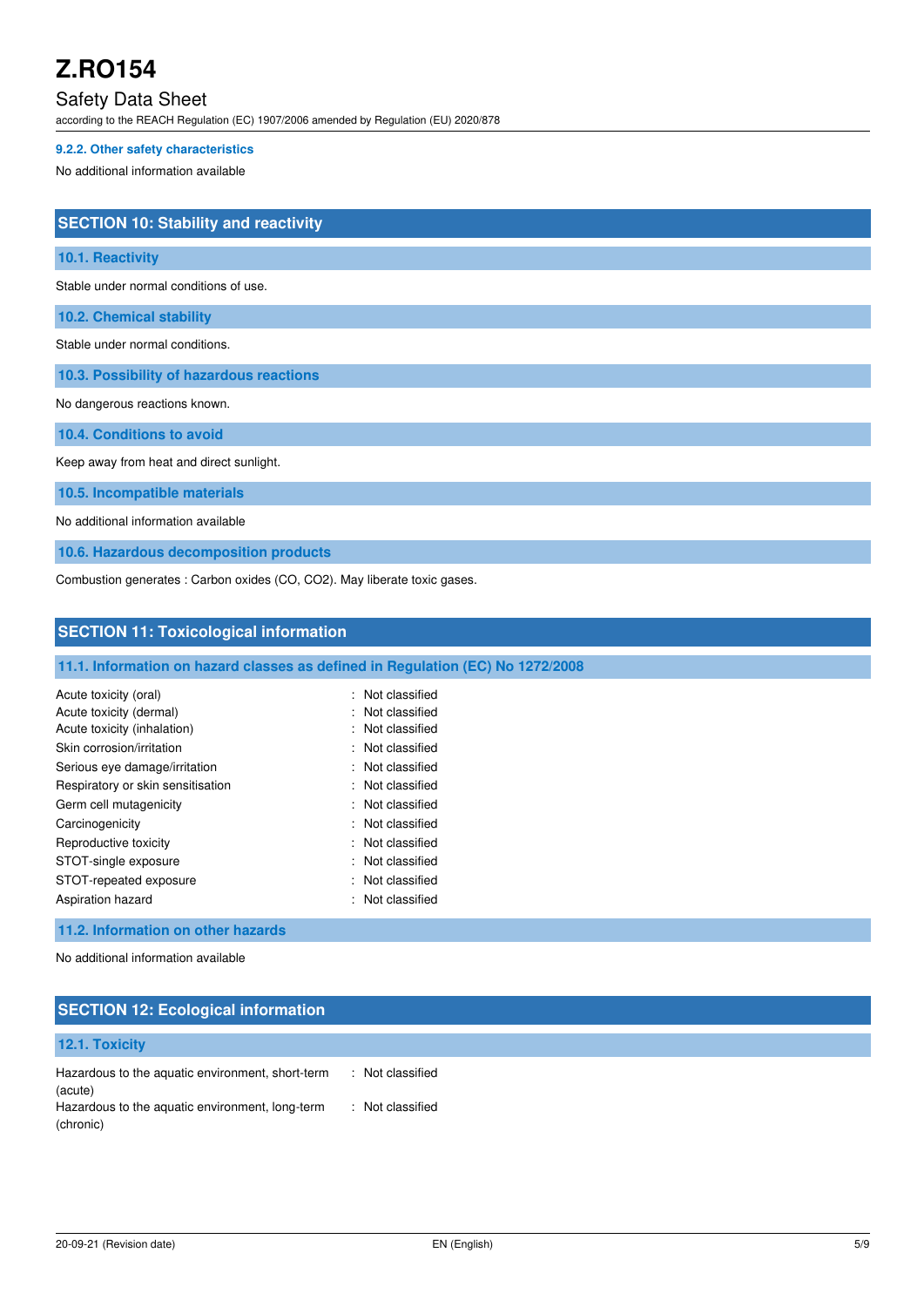## Safety Data Sheet

according to the REACH Regulation (EC) 1907/2006 amended by Regulation (EU) 2020/878

| 12.2. Persistence and degradability                                                                                                                                                                                               |                  |  |
|-----------------------------------------------------------------------------------------------------------------------------------------------------------------------------------------------------------------------------------|------------------|--|
| <b>Z.RO154</b>                                                                                                                                                                                                                    |                  |  |
| Persistence and degradability                                                                                                                                                                                                     | Not established. |  |
| 12.3. Bioaccumulative potential                                                                                                                                                                                                   |                  |  |
| <b>Z.RO154</b>                                                                                                                                                                                                                    |                  |  |
| Bioaccumulative potential                                                                                                                                                                                                         | Not established. |  |
| 12.4. Mobility in soil                                                                                                                                                                                                            |                  |  |
| $\mathbf{r}$ . The contract of the contract of the contract of the contract of the contract of the contract of the contract of the contract of the contract of the contract of the contract of the contract of the contract of th |                  |  |

No additional information available

| 12.5. Results of PBT and vPvB assessment                                               |
|----------------------------------------------------------------------------------------|
| <b>Z.RO154</b>                                                                         |
| This substance/mixture does not meet the PBT criteria of REACH regulation, annex XIII  |
| This substance/mixture does not meet the vPvB criteria of REACH regulation, annex XIII |
| 12.6. Endocrine disrupting properties                                                  |

No additional information available

**12.7. Other adverse effects** 

Additional information  $\blacksquare$  : Avoid release to the environment.

| <b>SECTION 13: Disposal considerations</b>                           |                                                                                                                                                                                        |
|----------------------------------------------------------------------|----------------------------------------------------------------------------------------------------------------------------------------------------------------------------------------|
| 13.1. Waste treatment methods                                        |                                                                                                                                                                                        |
| Product/Packaging disposal recommendations<br>Additional information | : Dispose in a safe manner in accordance with local/national regulations.<br>: Empty containers should be taken for recycle, recovery or waste in accordance with local<br>regulation. |
| Ecology - waste materials                                            | : Avoid release to the environment.                                                                                                                                                    |

## **SECTION 14: Transport information**

In accordance with ADR / IMDG / IATA / ADN / RID

| <b>ADR</b>                             | <b>IMDG</b>   | <b>IATA</b>   | <b>ADN</b>    | <b>RID</b>    |
|----------------------------------------|---------------|---------------|---------------|---------------|
| 14.1. UN number or ID number           |               |               |               |               |
| Not regulated                          | Not regulated | Not regulated | Not regulated | Not regulated |
| 14.2. UN proper shipping name          |               |               |               |               |
| Not regulated                          | Not regulated | Not regulated | Not regulated | Not regulated |
| 14.3. Transport hazard class(es)       |               |               |               |               |
| Not regulated                          | Not regulated | Not regulated | Not regulated | Not regulated |
| 14.4. Packing group                    |               |               |               |               |
| Not regulated                          | Not regulated | Not regulated | Not regulated | Not regulated |
| 14.5. Environmental hazards            |               |               |               |               |
| Not regulated                          | Not regulated | Not regulated | Not regulated | Not regulated |
| No supplementary information available |               |               |               |               |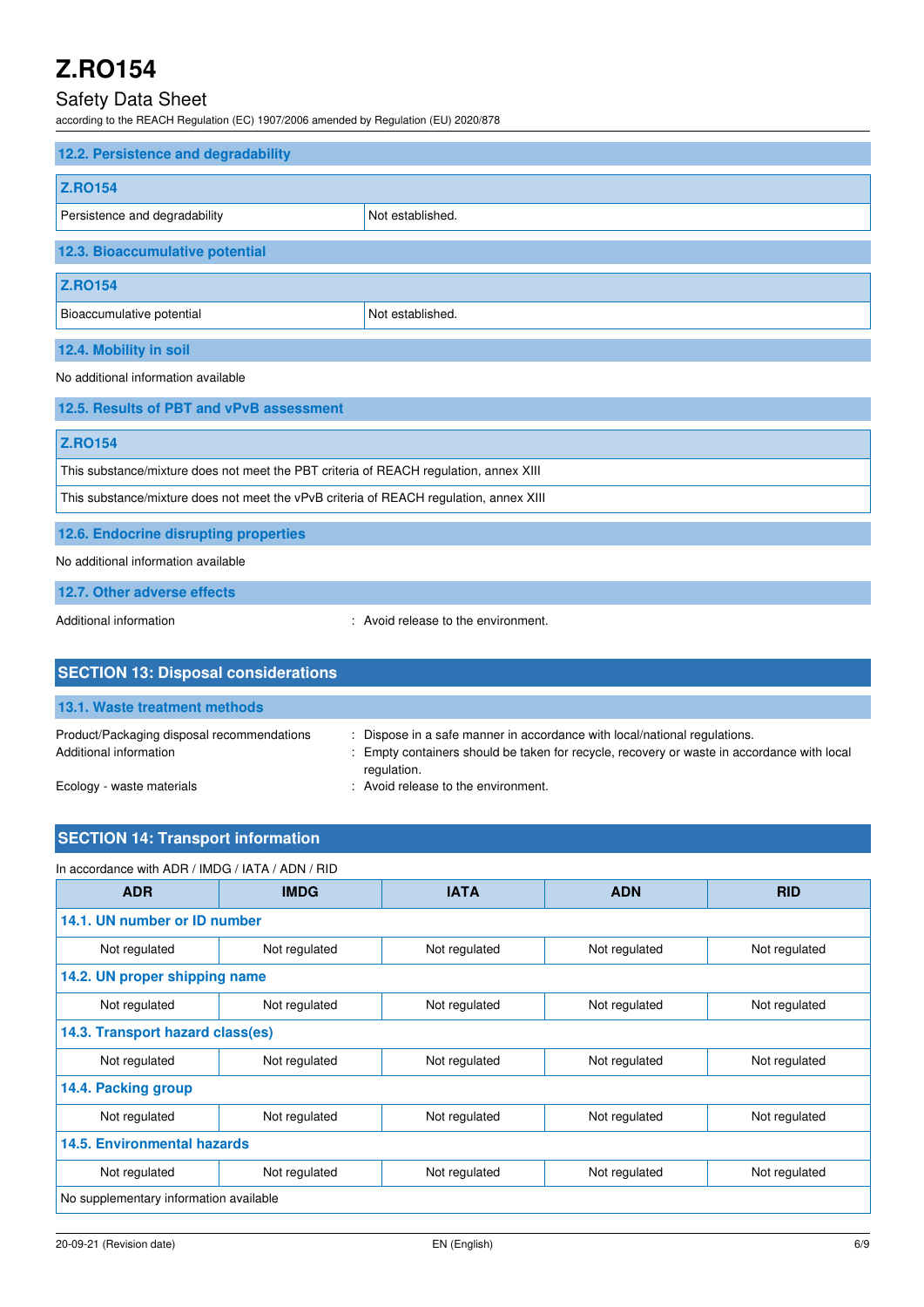## Safety Data Sheet

according to the REACH Regulation (EC) 1907/2006 amended by Regulation (EU) 2020/878

#### **14.6. Special precautions for user**

## **Overland transport**

Not regulated

**Transport by sea**  Not regulated

## **Air transport**

Not regulated

## **Inland waterway transport**

Not regulated

#### **Rail transport**

Not regulated

### **14.7. Maritime transport in bulk according to IMO instruments**

Not applicable

## **SECTION 15: Regulatory information**

#### **15.1. Safety, health and environmental regulations/legislation specific for the substance or mixture**

#### **15.1.1. EU-Regulations**

Contains no REACH substances with Annex XVII restrictions

Contains no substance on the REACH candidate list

Contains no REACH Annex XIV substances

Contains no substance subject to Regulation (EU) No 649/2012 of the European Parliament and of the Council of 4 July 2012 concerning the export and import of hazardous chemicals.

Contains no substance subject to Regulation (EU) No 2019/1021 of the European Parliament and of the Council of 20 June 2019 on persistent organic pollutants

Contains no substance subject to Regulation (EU) 2019/1148 of the European Parliament and of the Council of 20 June 2019 on the marketing and use of explosives precursors.

#### **15.1.2. National regulations**

### **Netherlands**

| SZW-lijst van kankerverwekkende stoffen            | : None of the components are listed |
|----------------------------------------------------|-------------------------------------|
| SZW-lijst van mutagene stoffen                     | : None of the components are listed |
| SZW-lijst van reprotoxische stoffen – Borstvoeding | : None of the components are listed |
| SZW-lijst van reprotoxische stoffen -              | : None of the components are listed |
| Vruchtbaarheid                                     |                                     |
| SZW-lijst van reprotoxische stoffen – Ontwikkeling | : None of the components are listed |

**15.2. Chemical safety assessment** 

No chemical safety assessment has been carried out

## **SECTION 16: Other information**

| Indication of changes |                      |          |                 |
|-----------------------|----------------------|----------|-----------------|
| <b>Section</b>        | <b>Changed item</b>  | Change   | <b>Comments</b> |
|                       | Issue date           | Modified |                 |
|                       | Revision date        | Modified |                 |
|                       | Supersedes           | Modified |                 |
|                       | <b>SDS EU format</b> | Modified |                 |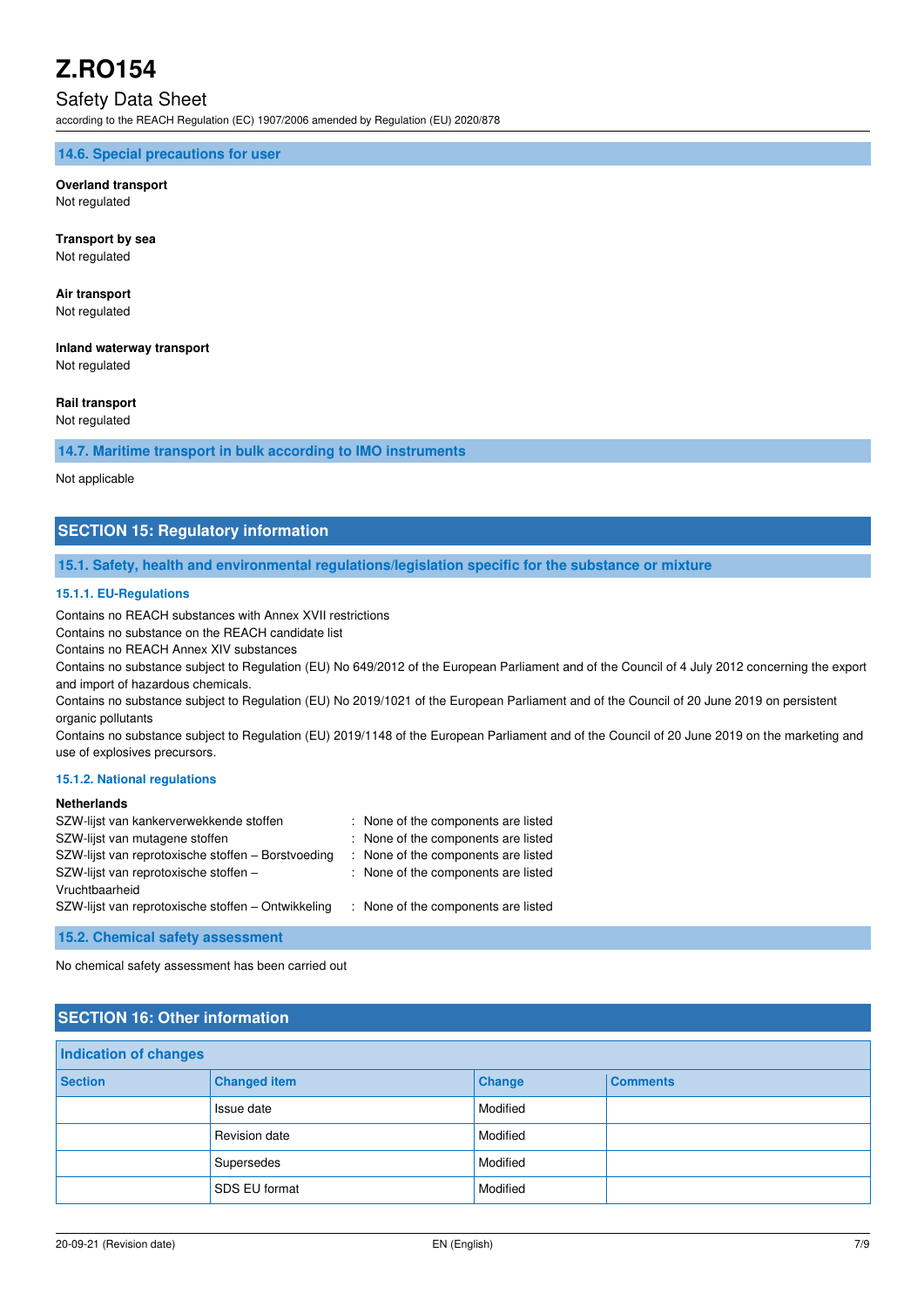## Safety Data Sheet

according to the REACH Regulation (EC) 1907/2006 amended by Regulation (EU) 2020/878

| <b>Indication of changes</b> |                     |               |                 |
|------------------------------|---------------------|---------------|-----------------|
| <b>Section</b>               | <b>Changed item</b> | <b>Change</b> | <b>Comments</b> |
| 16                           | Data sources        | Modified      |                 |

| <b>Abbreviations and acronyms:</b> |                                                                                                                                                                                        |
|------------------------------------|----------------------------------------------------------------------------------------------------------------------------------------------------------------------------------------|
| <b>ADR</b>                         | European Agreement concerning the International Carriage of Dangerous Goods by Road                                                                                                    |
| <b>ATE</b>                         | <b>Acute Toxicity Estimate</b>                                                                                                                                                         |
| CAS                                | CAS (Chemical Abstracts Service) number                                                                                                                                                |
| <b>CLP</b>                         | Classification Labelling Packaging Regulation; Regulation (EC) No 1272/2008                                                                                                            |
|                                    | CMR: Carcinogeen, Mutageen, Reprotoxisch                                                                                                                                               |
|                                    | CSA: Chemical Safety Assessment                                                                                                                                                        |
|                                    | <b>CSR: Chemical Safety Report</b>                                                                                                                                                     |
| <b>DNEL</b>                        | Derived-No Effect Level                                                                                                                                                                |
|                                    | EC50: Median Effective Concentration (required to induce a 50% effect)                                                                                                                 |
|                                    | EINECS: European Inventory of Existing Commercial Chemical Substances                                                                                                                  |
|                                    | GHS: Globally Harmonized System of Classification and Labelling of Chemicals                                                                                                           |
|                                    | IATA: International Air Transport Association                                                                                                                                          |
|                                    | IMDG: International Maritime Code for Dangerous Goods                                                                                                                                  |
|                                    | LC50: Lethal concentration, 50 percent                                                                                                                                                 |
|                                    | LD50: Lethal dose, 50 percent                                                                                                                                                          |
| <b>PBT</b>                         | Persistent Bioaccumulative Toxic                                                                                                                                                       |
|                                    | PNEC: Predicted No Effect Concentration (for environment)                                                                                                                              |
|                                    | REACH: Registration, Evaluation and Authorisation of Chemical substances                                                                                                               |
|                                    | RID: Règlement international concernant le transport des marchandises dangereuses par chemin de fer (Regulations<br>Concerning the International Transport of Dangerous Goods by Rail) |
|                                    | SVHC: Substances of Very High Concern                                                                                                                                                  |
| vPvB                               | Very Persistent and Very Bioaccumulative                                                                                                                                               |
| <b>SDS</b>                         | Safety Data Sheet                                                                                                                                                                      |
| <b>CLP</b>                         | Classification Labelling Packaging Regulation; Regulation (EC) No 1272/2008                                                                                                            |
| <b>REACH</b>                       | Registration, Evaluation, Authorisation and Restriction of Chemicals Regulation (EC) No 1907/2006                                                                                      |
| PBT                                | Persistent Bioaccumulative Toxic                                                                                                                                                       |
| vPvB                               | Very Persistent and Very Bioaccumulative                                                                                                                                               |
| <b>ADN</b>                         | European Agreement concerning the International Carriage of Dangerous Goods by Inland Waterways                                                                                        |
| <b>ADR</b>                         | European Agreement concerning the International Carriage of Dangerous Goods by Road                                                                                                    |
| <b>IATA</b>                        | International Air Transport Association                                                                                                                                                |
| <b>IMDG</b>                        | International Maritime Dangerous Goods                                                                                                                                                 |
| <b>RID</b>                         | Regulations concerning the International Carriage of Dangerous Goods by Rail                                                                                                           |
| LC50                               | Median lethal concentration                                                                                                                                                            |
| LD50                               | Median lethal dose                                                                                                                                                                     |
| CAS                                | CAS (Chemical Abstracts Service) number                                                                                                                                                |